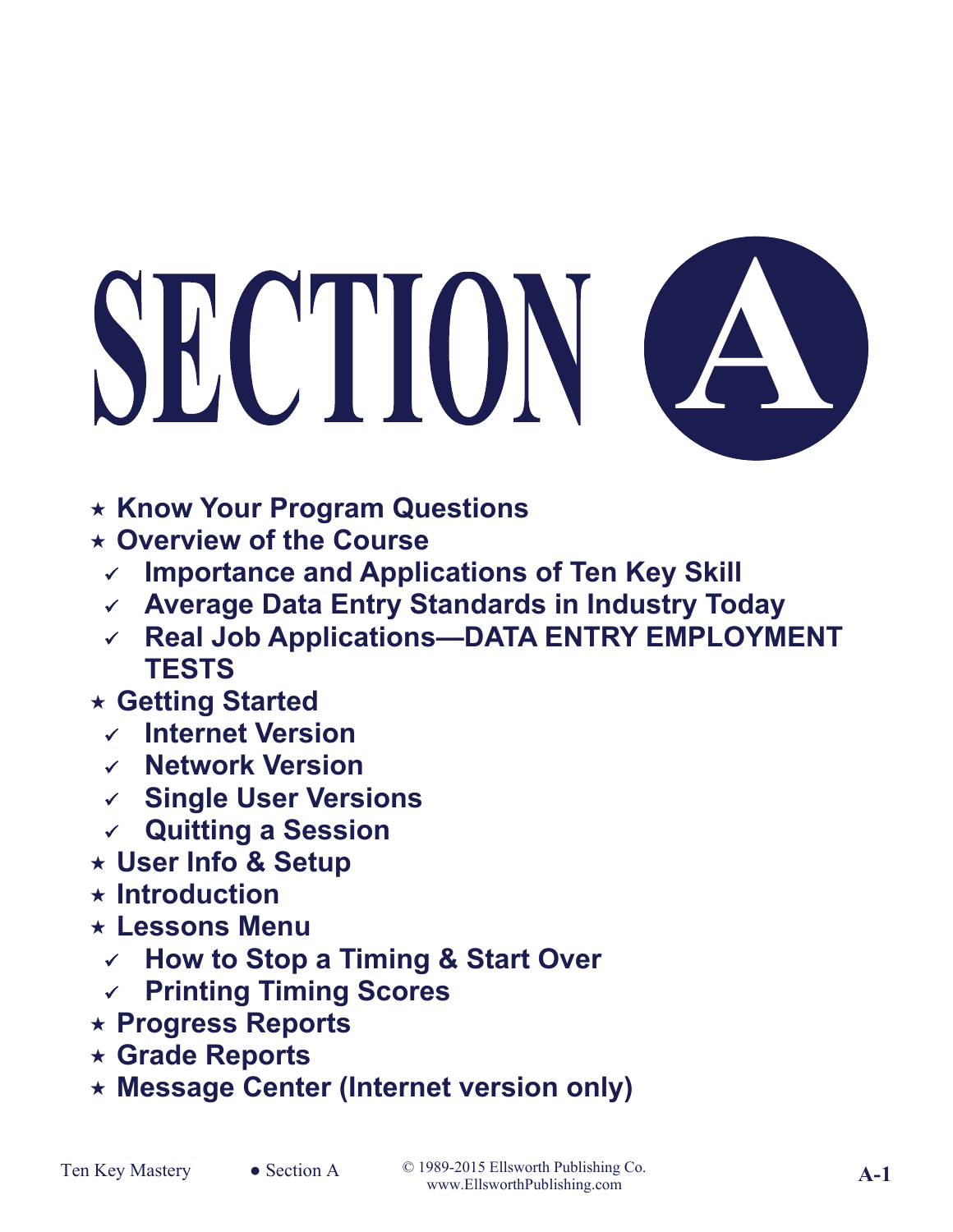## Fill in the blanks from the reading in the textbook: 1. The primary objective of this course is to teach the numeric keypad by touch (w  $\mu_{\mu}$   $\mu_{\mu}$   $\mu_{\mu}$   $\mu_{\mu}$   $\mu_{\mu}$   $\mu_{\mu}$   $\mu_{\mu}$  at the keys) **(A-3).** 2. What are the Average Strokes per Hour required to keep a data entry job? \_ \_ , \_ \_ \_ **(A-3)**. 3. To quit a session properly, click the S \_ \_ \_ and C \_ \_ \_ \_ button at the top of your timing screen **(A-4)**. 4.  $U_{\text{max}} = \frac{1}{1 - \frac{1}{1 - \frac{1}{1 - \frac{1}{1 - \frac{1}{1 - \frac{1}{1 - \frac{1}{1 - \frac{1}{1 - \frac{1}{1 - \frac{1}{1 - \frac{1}{1 - \frac{1}{1 - \frac{1}{1 - \frac{1}{1 - \frac{1}{1 - \frac{1}{1 - \frac{1}{1 - \frac{1}{1 - \frac{1}{1 - \frac{1}{1 - \frac{1}{1 - \frac{1}{1 - \frac{1}{1 - \frac{1}{1 - \frac{1}{1 - \frac{1}{1 - \frac{1}{1 - \frac{1}{1 - \frac{1}{1 - \frac{1}{1$ 5. The S \_ \_ \_ \_ includes your name, ID#, and c \_ \_ \_ \_ \_ s \_ \_ \_ \_ \_ \_ \_ \_ **(A-5)**. 6. The I \_ \_ \_ \_ \_ \_ \_ \_ \_ \_ \_ contains information the student needs to be s \_ \_ \_ \_ \_ \_ \_ \_ \_ in the course **(A-5)**. 7. Timings begin automatically when you depress the f \_ \_ \_ \_ key **(A-5)**. 8. Only timings that meet the a  $\angle$  \_ \_ \_ \_ \_ \_ s \_ \_ \_ \_ \_ \_ are saved to the P  $\angle$  \_ \_ \_ \_ \_ \_ R \_ \_ \_ \_ **(A-5)**. 9. Timings that have too many errors may be r \_ \_ \_ \_ \_ \_ until you meet your speed/accuracy goals **(A-5)**. 10. The N \_ \_ L \_ \_ \_ must be on or numbers won't appear **(A-5)**. 11. L \_ \_ \_ \_ \_ \_ M \_ \_ \_ is where most course work is found. D \_ \_ \_ \_ \_ C \_ \_ \_ \_ to reveal the lessons **(A-6)**. 12. Lessons  $\_ \,$ ,  $\_ \,$  and  $\_ \,$  are employment tests. D  $\_ \,$  $\_ \,$  $\_ \,$  $\_ \,$  $\_$  $\_$  Employment Tests on the main menu to reveal all three **(A-6)**. 13. To correct a mistake, e \_ \_ \_ your error by d \_ \_ \_ \_ \_ \_ \_ the B \_ \_ \_ \_ \_ \_ k \_ **(A-6)**. 14. To begin again and not wait for the T \_ \_ \_ \_ to end, click the T \_ \_ \_ \_ button and the time will r \_ \_ \_ \_ **(A-6)**. 15. The f  $\overline{a}$   $\overline{a}$  column in your Progress Report is your B  $\overline{a}$   $\overline{a}$   $\overline{a}$   $\overline{a}$   $\overline{a}$   $\overline{a}$   $\overline{a}$   $\overline{a}$   $\overline{b}$   $\overline{a}$   $\overline{a}$   $\overline{a}$   $\overline{a}$   $\overline{a}$   $\overline{b}$   $\overline{c}$   $\overline{a}$ f \_ \_ \_ \_ g \_ \_ \_ \_ **(A-7)**. 16. The C \_ \_ \_ \_ \_ \_ G \_ \_ \_ \_ R \_ \_ \_ \_ \_ is a simple a \_ \_ \_ \_ \_ \_ of all your scores in the B \_ \_ \_ S \_ \_ \_ \_ column. This is useful to evaluate your progress **(A-8)**. 17. The F \_ \_ \_ \_ G \_ \_ \_ \_ R \_ \_ \_ \_ \_ is available after a \_ \_ l \_ \_ \_ \_ \_ \_ assigned in the Setup have been completed **(A-8)**. 18. If the Final Grade is not satisfactory, c \_ \_ \_ \_ the P \_ \_ \_ \_ \_ \_ \_ R \_ \_ \_ \_ \_ to see which lessons could be  $p_{\text{2}} = 2p_{\text{2}} = 2p_{\text{2}} = 2p_{\text{2}} = 2p_{\text{2}} = 2p_{\text{2}} = 2p_{\text{2}} = 2p_{\text{2}} = 2p_{\text{2}} = 2p_{\text{2}} = 2p_{\text{2}} = 2p_{\text{2}} = 2p_{\text{2}} = 2p_{\text{2}} = 2p_{\text{2}} = 2p_{\text{2}} = 2p_{\text{2}} = 2p_{\text{2}} = 2p_{\text{2}} = 2p_{\text{2}} = 2p_{\text{2}} = 2p_{\text{2}} = 2$ 19. H  $_{\_ \_ \_ \_ \_ \_ \_ \_ \_ \_ \_ \_ ...}$  on the P  $_{\_ \_ \_ \_ \_ \_ \_ \_ \_ \_ \_ \_ \_ ...}$  R  $_{\_ \_ \_ \_ \_ \_ \_ \_}$  quite often translates into a h  $_{\_ \_ \_ \_ \_ \_ \_ \_}$  grade **(A-8)**. 20. To **read** a message from your teacher, when you open your d \_\_ \_ f \_ \_ to practice, the message from your teacher will a \_ \_ \_ \_ \_ \_ \_ \_ \_ \_ \_ \_ a \_ \_ \_ \_ \_ **(A-9)**. 21. To **send** a message to your teacher, click on M \_ \_ \_ \_ \_ C \_ \_ \_ \_ in the main menu. Then click on C \_ \_ \_ \_ \_ \_ M \_ \_ \_ \_ \_ \_ . After entering a subject and message, click on the s \_ \_ \_ button **(A-9)**. 22. Always keep your fingers close to the H  $_{---}$  R  $_{---}$  which are the  $_{-}$ ,  $_{-}$ ,  $_{-}$  keys **(B-2)**. 23. Do N  $\_\_$  rest your w  $\_\_$   $\_\_$  on the t  $\_\_$   $\_\_$ . Keep your a  $\_\_$ , w  $\_\_$   $\_\_$ , and knuckles in a straight line. Not doing so may contribute to C \_ \_ \_ \_ \_ T \_ \_ \_ \_ S \_ \_ \_ \_ \_ \_ later, which is very painful and results most often in an operation on your wrist **(B-2)**. Name\_\_\_\_\_\_\_\_\_\_\_\_\_\_ ID#\_\_\_\_\_\_\_\_\_\_\_\_ Date\_/\_/\_\_ Teacher\_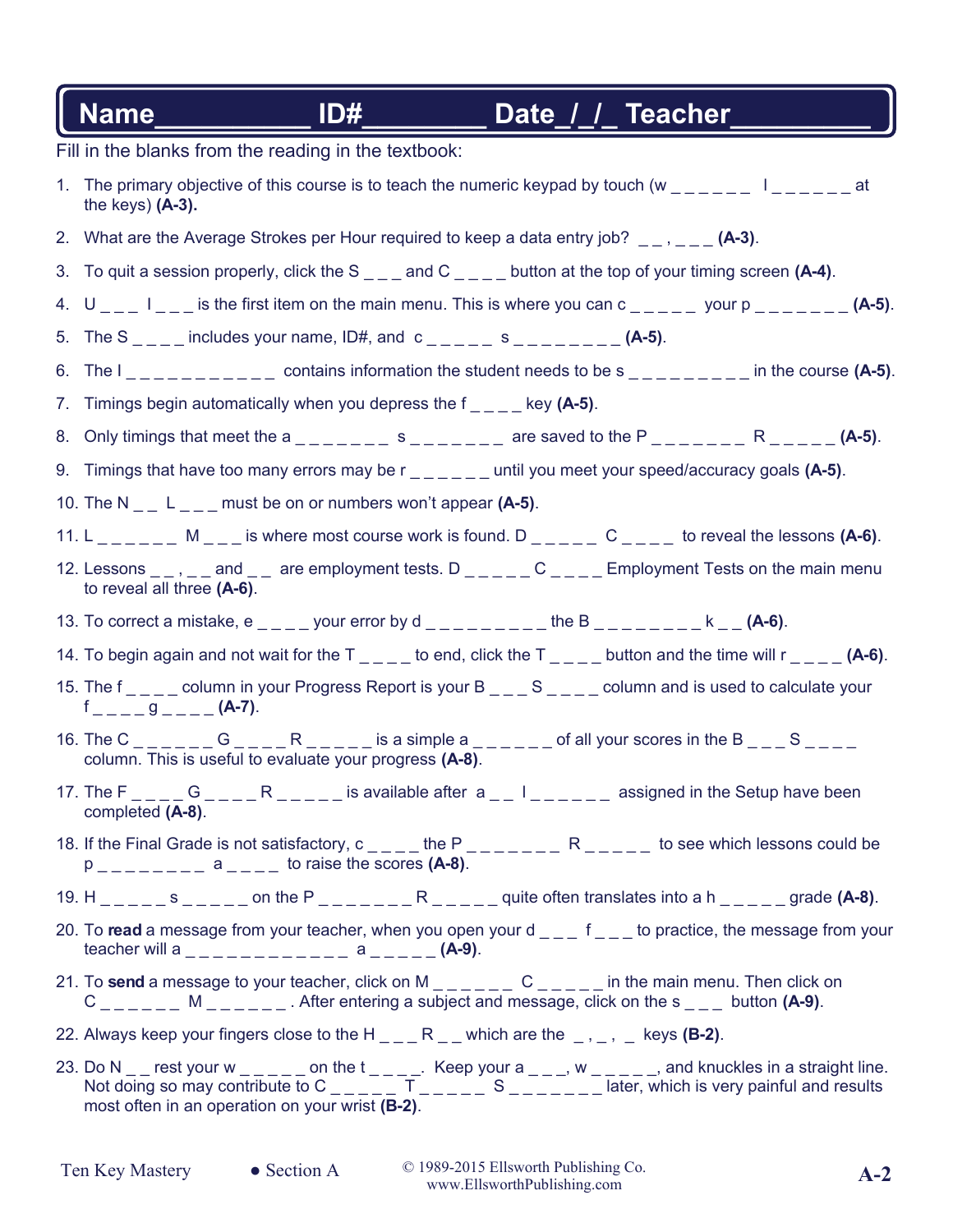# **Overview**

### **IMPORTANCE AND APPLICATIONS OF TEN-KEY SKILL**

Data Entry skill is the ability to key information into a computer with speed and accuracy. The wide use of computers in business and industry today has created a tremendous number of job opportunities for those skilled in data entry.

*The primary objective of this course is to teach the numeric keypad by touch (without looking at the keys) and to help you develop the speed and accuracy necessary to skillfully apply this knowledge to a variety of data entry situations*.

- Data entry employment
- On-line, point-of-sale entries
- Spreadsheet
- Accounting
- Banking
- Insurance
- Other numeric computer-related applications

This skill will easily transfer to the ten-key calculator for those applications in which speed and accuracy on a calculator is necessary.

### **AVERAGE DATA ENTRY STANDARDS IN INDUSTRY TODAY**

Most companies who have specialized data entry departments are interested in both speed and accuracy, and often require experienced employees to maintain an accuracy rate of 99.9%. However, they will hire new employees at 98%+ accuracy, if their speeds are high enough. These speed scales are the most often used:

### **Strokes Per Hour Pay Description**

| 11,000 | Minimum Job Entry, Probation    |
|--------|---------------------------------|
|        | Must key 12,000 within 30 days. |
| 12,000 | Average required to keep job    |
| 14,000 | Bonus #1 above regular pay      |
| 16,000 | Bonus #2 above regular pay      |
| 18,000 | Highest skill-Highest pay!      |

### **REAL JOB APPLICATIONS—DATA ENTRY EMPLOYMENT TESTS**

Three actual employment tests are included in this course. You are encouraged to practice these tests until you are proficient. The first employment test is an alpha-numeric test used by a well-known temporary help agency to test skills in batch processing. One of the nation's largest credit card corporations is represented by a test used to screen applicants for admittance into their training program. The national bank test represents a large chain of banks in several western states. They employ a large number of data entry people to verify checks and enter customer data. Their test is also used to screen applicants for admittance into their training program. (Names are withheld by request due to a possible conflict of interest with their in-house test programmers.)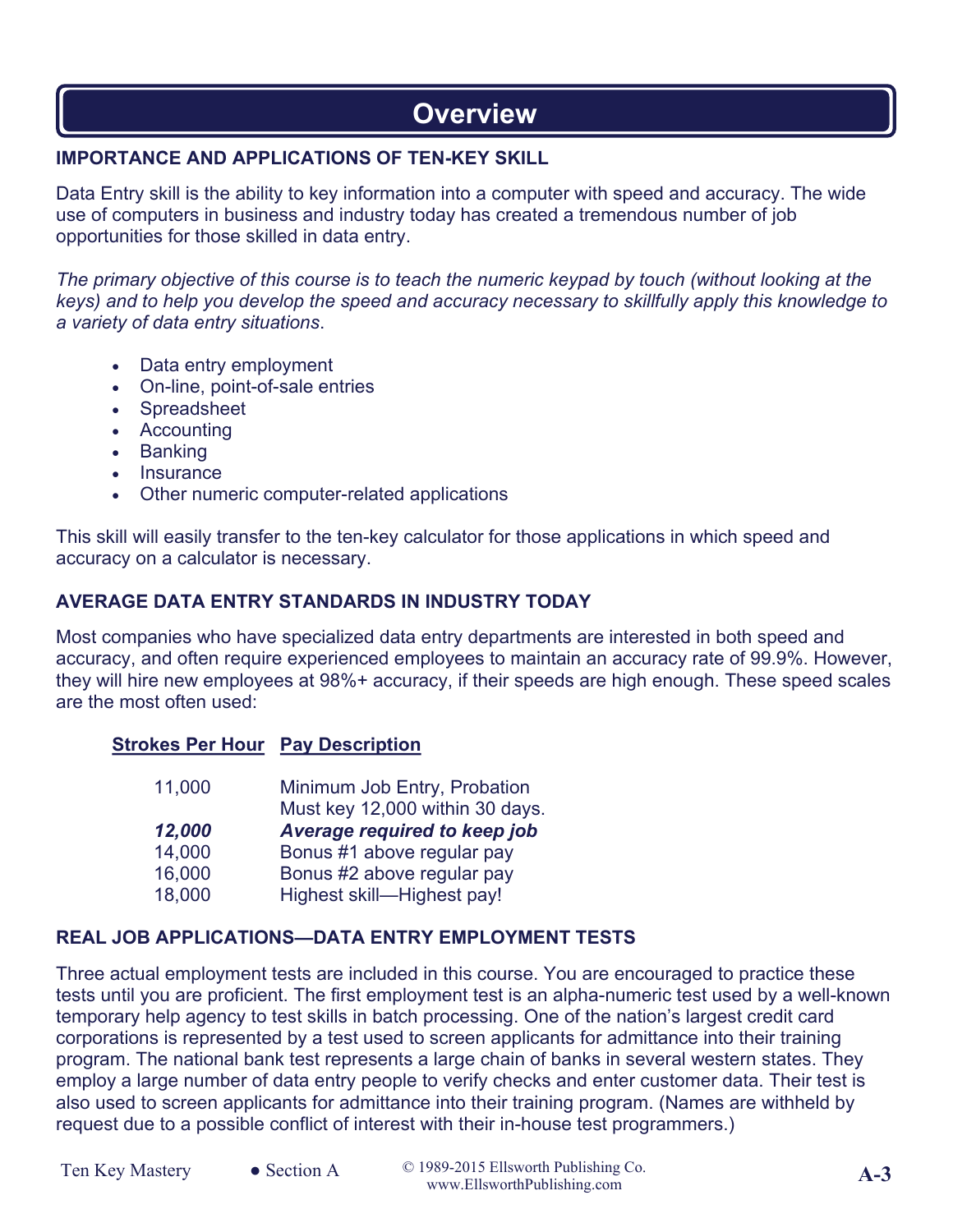# **Getting Started**

### **Internet Version:**

- 1. Open your Internet browser (i.e. Internet Explorer, Firefox, Safari, etc.)
- 2. Go to: www.KeyboardingOnline.com.
- 3. The school login and password is given by your instructor (EPC does not provide login instructions to students, this must be provided by your instructor). Your instructor may have qualification or attendance requirements needed before beginning the online class.
- 4. Click on the link for your course.
- 5. (1) Choose your class, (2) Select your name, and (3) Enter your ID/Password, this is different from the login/password used to get into www.KeyboardingOnline.com (your instructor will inform you of your ID/Password). You are now into your course.
- 6. Click the *Setup* in the main menu to see the course standards. Click on *Introduction* and go through the introduction. Click *Lessons Menu* to take timings.

### **Digital Download:**

- 1. Do not follow these steps unless told to do so by your instructor. Most instructors will have you use the online version (www.KeyboardingOnline.com). The Digital Download is to help with practice and skill enhancement AFTER your class is over.
- 2. You will need an online access code to authenticate the digital download (this is the same code that you might have used with www.KeyboardingOnline.com). Each code is valid for **one**  KeyboardingOnline.com file and **one** Digital Download data file.
- 3. Go to www.KeyboardingOnline.com and click on "Download".
- 4. Choose the software you wish to download and install.
- 5. After running the installation program, you will have a shortcut on your desktop. Double click on the shortcut to start your program.
- 6. After entering in your "Setup" information, your complete program screen will appear.
- 7. After clicking on "Lessons Menu", you will be prompted to enter your online access code. Remember: This access code is only good on one digital download file and cannot be re-used on another digital download.
- 8. If you do not have an online access code on the easel of this book, you may also purchase a code at: store.KeyboardingOnline.com.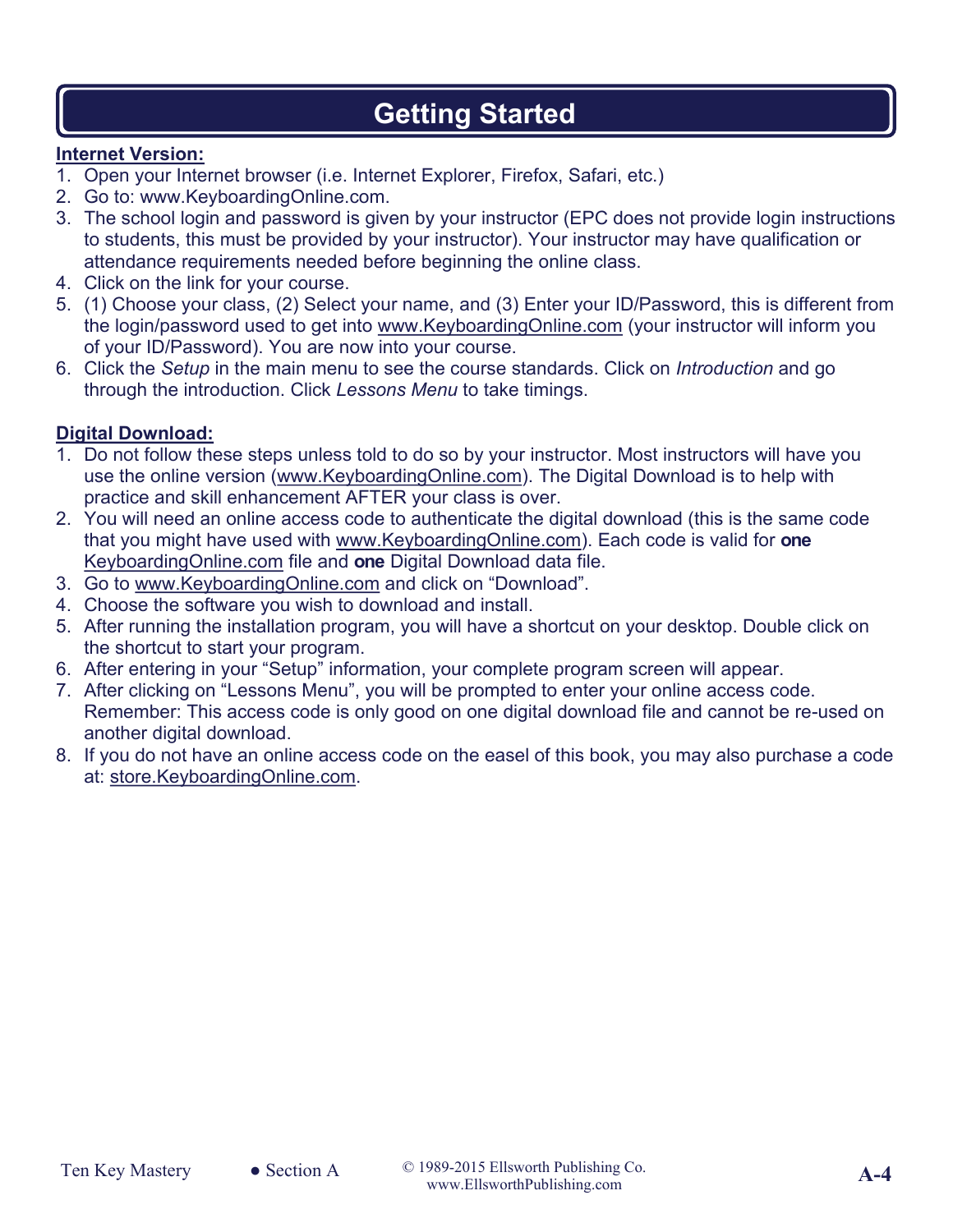# **User Info & Setup**

The **User Info** icon button is found in the blue area of the main screen (Internet version only). This screen is where you can change your password. The next icon button is **Setup**. This includes your name, ID#, and course standards. If you have a single user version or network version, you will have to enter the standards—you might consider following the examples on the screen or use those given by your instructor. If you have the Internet version, the course standards have been entered for you by your instructor.

The following information is included in the **Setup**:

### **Your name**

- **Your ID#.** You may enter from 1-15 characters. Your Student ID number is a common number.
- **The Accuracy Rate**. To appear on the Progress Report, timings will have to meet the accuracy standard. You may take the timings as many times as necessary to meet your speed and accuracy goals.
- **Enter the percentage that the Best Speed from each of the lessons are of the total grade**. Your instructor will probably want some lessons to be a greater percentage of the final grade than others. Enter a "0" for any lessons to be omitted. *The total of all the percentages in the "% of Grade" column must equal 100%*.
- **★ Enter the Grading Scale** for the overall weighted strokes per hour.

# **Introduction**

The **INTRODUCTION** icon button is in the blue area of the main screen and contains information the student needs to be successful in the course**:**

How to gain speed and accuracy Correct finger position Function of NUM LOCK and arrow keys A 15-second practice timing

The 30-second practice timing teaches students:

*Timings begin automatically when you depress the first key*. *Only timings that meet the accuracy standard will be saved to the Progress Report*. Timings that have too many errors may be retaken until you meet your speed/accuracy goals. *The Num Lock must stay on or numbers won't appear*.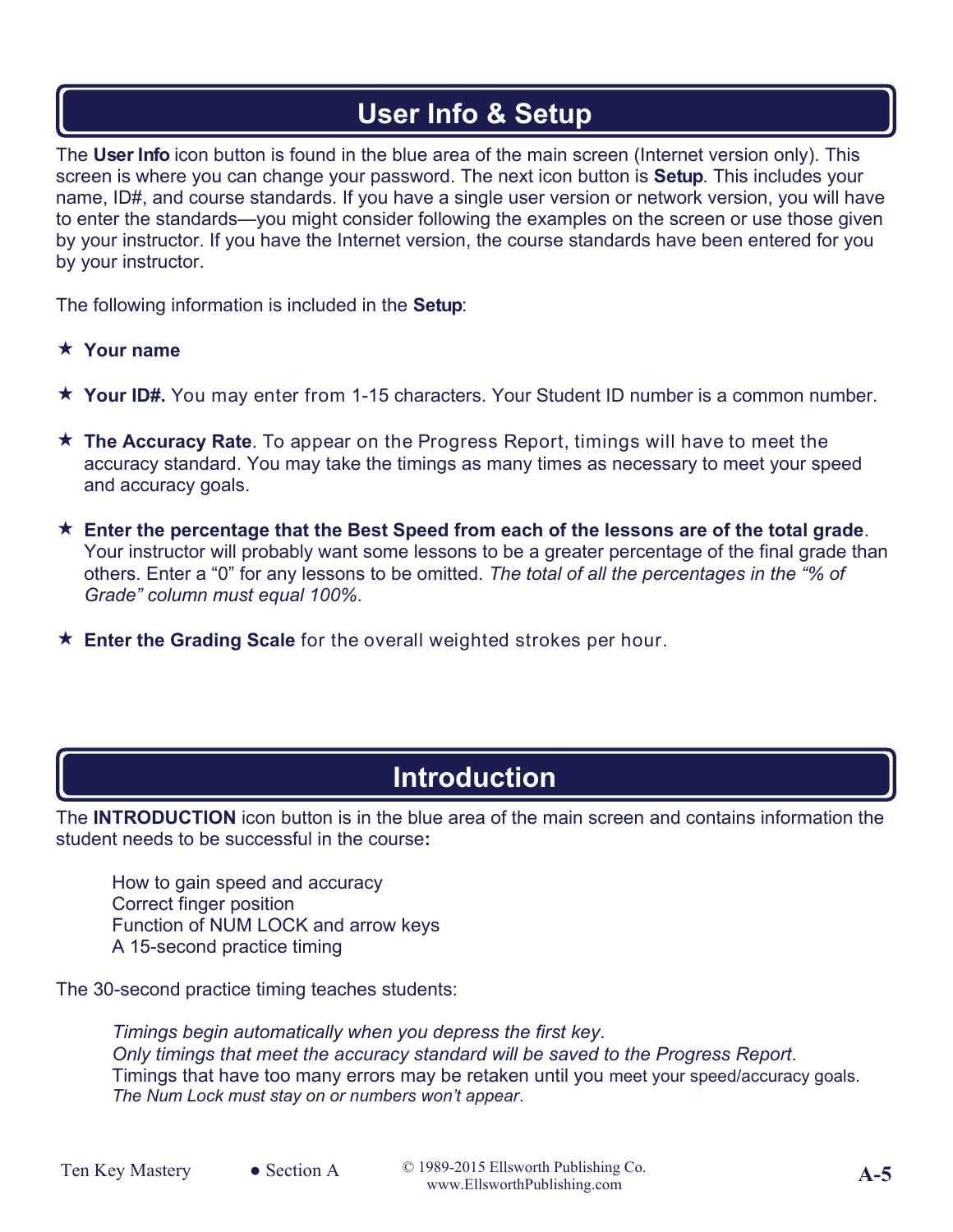# **Lessons Menu**

The **Lessons** menu is where the majority of course work is found. Click the colorful icon titled **Lessons** to reveal all the lessons (green area of main screen). Click on the lesson desired and it will appear on the right side of the screen. The data to enter is in the textbook.

### **Three Employment Tests**

All employment tests, with test information and directions, are found in Section C. These lessons are accessed by clicking on **Employment Tests** icon button in green area of the main screen, and are numbered 1-3. These are actual employment tests and you are encouraged to practice them and become proficient. Those who have done a lot of data entry, those you compete with for jobs, are good at these tests.

### **Correction**

Correcting Mistakes—*If you make a mistake as you key in a number, erase your error by depressing the backspace key*. If you have already pressed the Enter key, it is too late. Correcting errors can slow down your speed considerably; you may want to start over.

### **How To Stop a Timing and Start Over**

*Any time you want to begin again and not wait for the Timer to run out, click the TIMER button with your mouse—the time will reset*. Your lesson screen will be cleared and ready for a new timing.

### **Printing Timing Scores**

Note the printer icon on the toolbar in your software. Anytime you want a printout of a timing, click the printer icon.

### **Optional Timings**

There are six additional lessons in Section D. These are accessed by selecting **Optional** on the drop down menu of the **Lessons** button and then clicking on the **Lessons** button. Optional timings can be assigned just as the other lessons.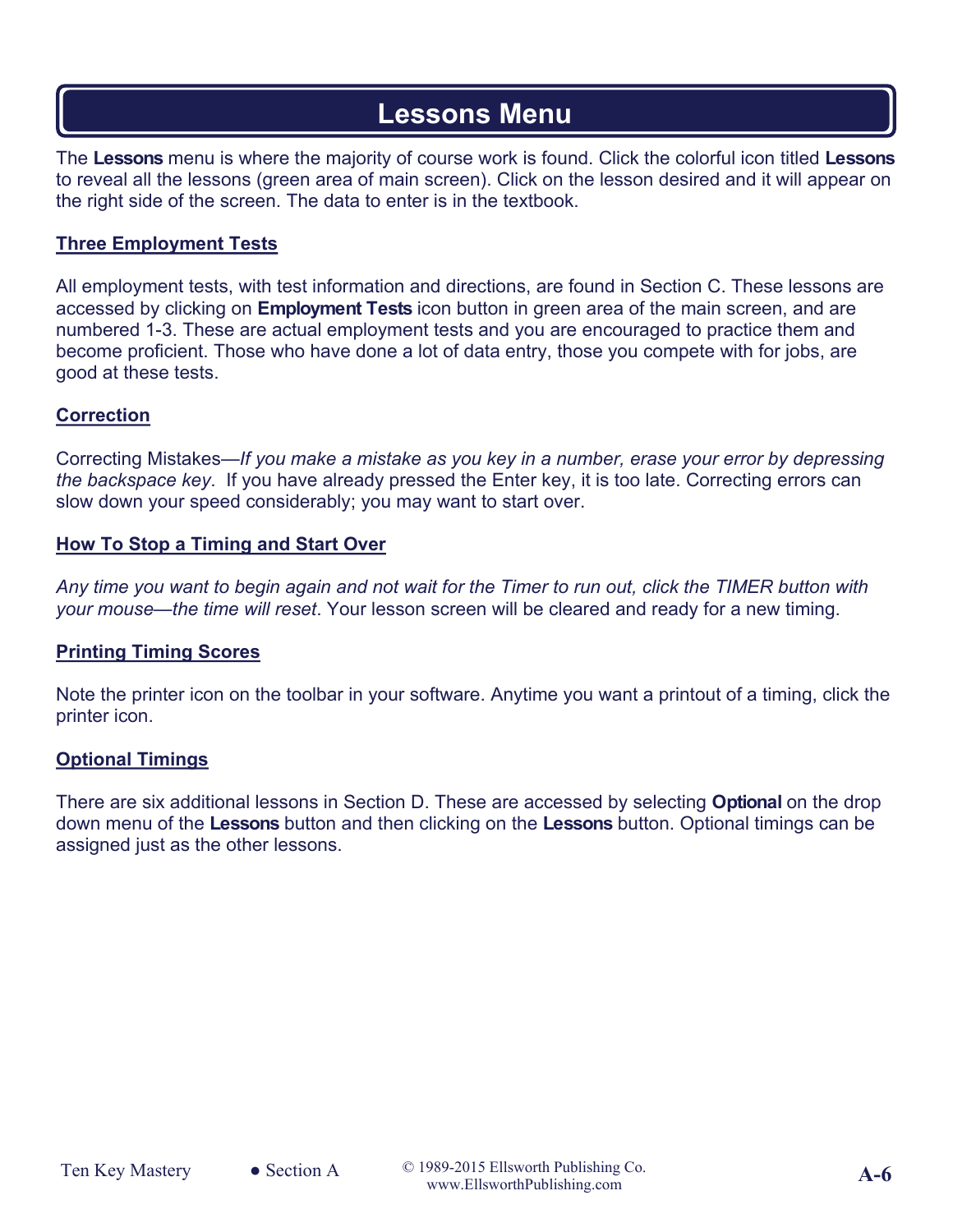# **Progress Report**

The **Progress Report** contains your best scores that meet the accuracy standard. *You may see your accuracy rate by clicking on* **Setup** *on the main menu, and clicking on the accuracy tab*.

The first column, the *Best Speed* column, is used by the **Final Grade Report** to calculate your final grade. Check with your teacher to see how many practice scores are required for each lesson some teachers may want to see scores in all five columns.

|                         |                   | <b>Ten Key Mastery-Progress Report</b> |                  |                  |             |
|-------------------------|-------------------|----------------------------------------|------------------|------------------|-------------|
| Name: Cassandra Ping    |                   | ID#: 123                               | Date: 02/19/20xx |                  | 10:55 AM    |
| <b>Lesson</b>           | <b>Best Speed</b> | 2nd Speed                              | 3rd Speed        | <b>4th Speed</b> | 5th Speed   |
| 1                       | 13680/100.0       | 13320/100.0                            | 12960/98.6       | 12420/100.0      | 12230/98.5  |
| $\overline{2}$          | 13620/98.2        | 133440/100.0                           | 13200/100.0      | 12540/98.1       | 11820/98.0  |
| $\overline{\mathbf{3}}$ | 13140/100.0       | 12420/100.0                            | 12300/98.6       | 11700/100.0      | 11520/100.0 |
| $\overline{4}$          | 12960/100.0       | 12720/100.0                            | 12720/98.1       | 12540/98.1       | 12540/98.1  |
| 5                       | 14640/100.0       | 14400/100.0                            | 13740/98.3       | 13440/100.0      | 12480/100.0 |
| 6                       | 13320/100.0       | 12060/100.0                            | 12060/100.0      | 11700/100.0      | 10860/98.3  |
| $\tau$                  | 12960/100.0       | 12720/100.0                            | 12240/100.0      | 11040/100.0      | 11040/100.0 |
| 8                       | 12240/100.0       | 1200/100.0                             | 9600/100.0       | 8880/100.0       | 7200/100.0  |
| 9                       | 13200/100.0       | 13200/100.0                            | 12720/98.1       | 12060/98.0       | 12000/100.0 |
| 10                      | 12320/99.2        | 12320/99.2                             | 11820/99.2       | 11000/100.0      | 10900/100.0 |
| 11                      | 14040/100.0       | 13680/100.0                            | 12720/98.6       | 12420/100.0      | 11940/98.5  |
| 12                      | 12960/100.0       | 12960/98.1                             | 12960/100.0      | 11520/100.0      | 10800/100.0 |
| 13                      | 12960/100.0       | 12960/100.0                            | 12720/100.0      | 12480/98.1       | 1200/100.0  |
| 14                      | 14040/100.0       | 13740/98.7                             | 13320/98.6       | 13020/98.6       | 12840/98.6  |
| 15                      | 13680/100.0       | 13620/98.2                             | 13440/100.0      | 12960/98.1       | 12480/100.0 |
| 16                      | 15420/100.0       | 14700/98.4                             | 14160/100.0      | 13740/98.3       | 12960/98.1  |
| 17                      | 14760/100.0       | 13920/98.7                             | 13560/98.7       | 13500/100.0      | 13140/100.0 |
| 18                      | 13440/100.0       | 13260/98.2                             | 12960/100.0      | 12960/100.0      | 12300/98.1  |
| 19                      | 13740/98.3        | 13440/100.0                            | 13200/100.0      | 12540/98.1       | 1200/100.0  |
| 20                      | 12200/99.2        | 12100/99.2                             | 1200/100.0       | 11700/100.0      | 10900/99.1  |
| 21                      | 13860/100.0       | 13320/100.0                            | 12780/98.6       | 12600/100.0      | 11160/100.0 |
| 22                      | 13680/100.0       | 13440/100.0                            | 12720/98.1       | 12240/100.0      | 12060/98.0  |
| 23                      | 13100/100.0       | 11600/100.0                            | 11320/99.1       | 11200/99.1       | 9700/100.0  |
| 24                      | 13128/99.0        | 12552/98.4                             | 12348/98.4       | 12168/99.5       | 12036/98.9  |
| 25                      | 10608/100.0       | 9588/100.0                             | 9444/100.0       | 9156/100.0       | 9096/100.0  |
| 26                      | 10360/98.6        | 9900/100.0                             | 9900/100.0       | 9400/98.5        | 9220/98.8   |
| 27                      | 10572/98.0        | 14760/100.0                            | 13620/98.7       | 11160/98.4       | 9540/100.0  |
| <b>Optional Timings</b> |                   |                                        |                  |                  |             |
| $\mathbf{1}$            | 0/0               | 0/0                                    | 0/0              | 0/0              | 0/0         |
| $\overline{2}$          | 0/0               | 0/0                                    | 0/0              | 0/0              | 0/0         |
| $\overline{\mathbf{3}}$ | 0/0               | 0/0                                    | 0/0              | 0/0              | 0/0         |
| 4                       | 0/0               | 0/0                                    | 0/0              | 0/0              | 0/0         |
| 5                       | 0/0               | 0/0                                    | 0/0              | 0/0              | 0/0         |
| 6                       | $0/0$             | 0/0                                    | 0/0              | 0/0              | 0/0         |

Ten Key Mastery © 1989-2015 Ellsworth Publishing Co. ● Section A **A-7** www.EllsworthPublishing.com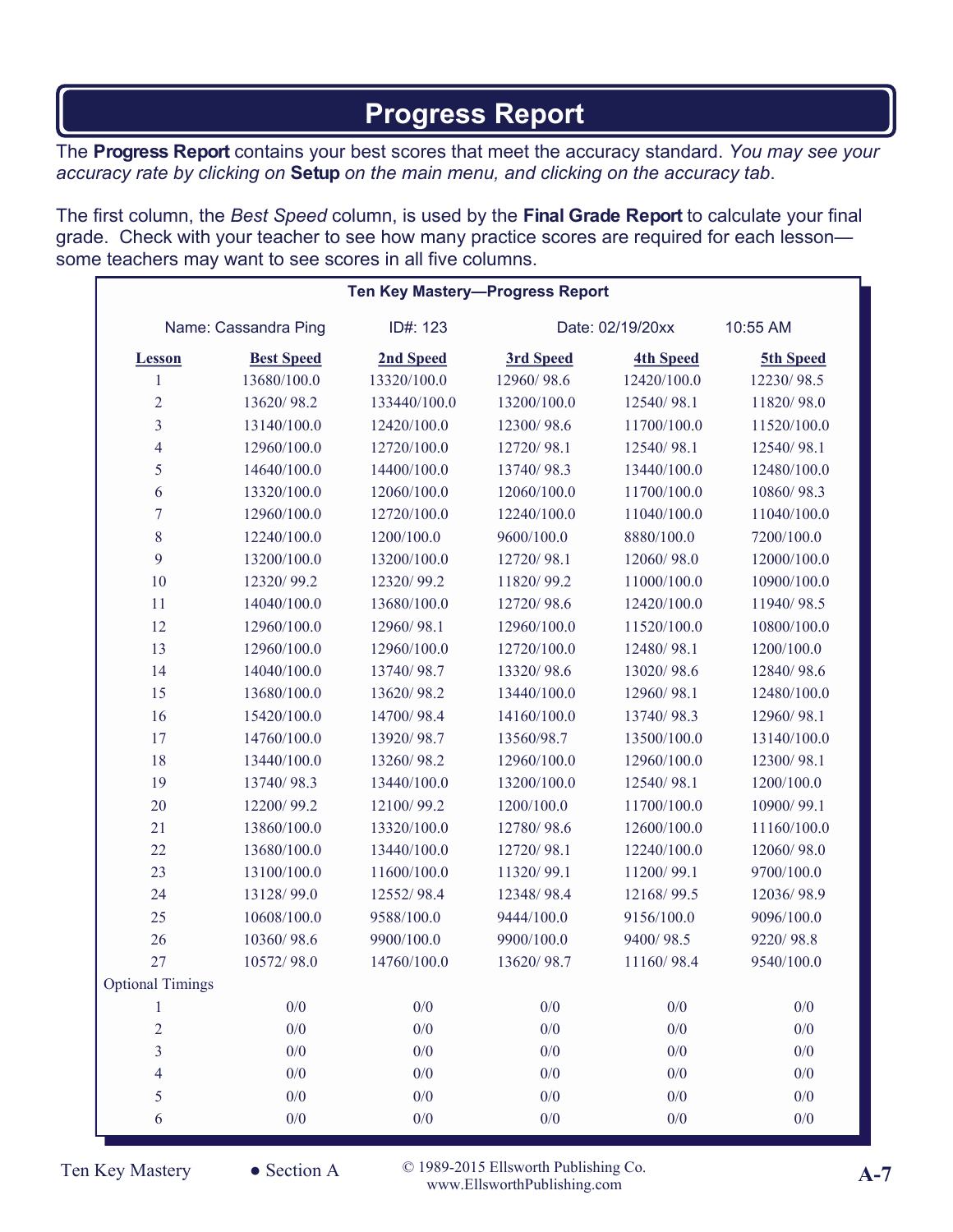# **Grade Reports**

The **Current Grade Report** is a simple average of all your scores in the Best Speed column. It gives you an approximate idea of your average speed.

| Ten Key Mastery-Current Grade Report |                                                                                                            |                 |  |  |  |  |
|--------------------------------------|------------------------------------------------------------------------------------------------------------|-----------------|--|--|--|--|
| <b>Name:</b> Riggs Ellsworth         | Time: 2:55 PM                                                                                              | Date: 02/07/20- |  |  |  |  |
|                                      | <b>Grading Scale</b><br>$12000+ = A$<br>$10000 = B$<br>$8000 = C$<br>$6000 = D$<br>$Below = F$             |                 |  |  |  |  |
|                                      | Your AVERAGE *UNWEIGHTED* KSPH SCORE is: 13480<br>This grade report is the average of 5 completed lessons. |                 |  |  |  |  |

The **Final Grade Report** is available after all lessons assigned in the **Setup** have been completed. The Final Grade Report weights the Best Speed lesson scores according to the course standards in the Setup, and assigns a grade to the overall average weighted speed. *If the grade is not satisfactory, check the Progress Report to see which lessons could be practiced again to raise the scores.* Higher scores on the Progress Report quite often translates into a higher grade*.* 

| Ten Key Mastery-Evaluation and Grade Report                                                                                                                   |                                                                  |                   |              |                     |     |                                                                                                                                                         |
|---------------------------------------------------------------------------------------------------------------------------------------------------------------|------------------------------------------------------------------|-------------------|--------------|---------------------|-----|---------------------------------------------------------------------------------------------------------------------------------------------------------|
| ID:<br>Time:<br>Date:                                                                                                                                         | <b>Name: Riggs Ellsworth</b><br>123<br>$10:37$ am<br>$01/18/20-$ |                   |              |                     |     | **Final Timing Grade:<br>A<br>Total Weighted KSPH: 12444<br>** All lessons assigned in the SETUP must be<br>completed before a final grade will appear. |
| <b>Acceptable Accuracy Rate: 98.0%</b><br><b>Grading Scale</b><br>$12000+ = A$<br>10000<br>$=$ B<br>8000<br>$= C$<br>6000<br>$= D$<br><b>Below</b><br>$=$ $F$ |                                                                  |                   |              |                     |     |                                                                                                                                                         |
| <b>Section</b>                                                                                                                                                |                                                                  | <b>Avg. Score</b> | X.           | Weight              | =   | <b>KSPH Score</b>                                                                                                                                       |
| $1 - 22$                                                                                                                                                      | <b>Learning Numbers</b>                                          | 13480             | X.           | 30%                 | Ξ.  | 4044                                                                                                                                                    |
| 23                                                                                                                                                            | 3-Minute Mixed                                                   | 13100             | X.           | 20%                 | Ξ.  | 2620                                                                                                                                                    |
| 24                                                                                                                                                            | 5-Minute Mixed                                                   | 13128             | X.           | 20%                 | $=$ | 2626                                                                                                                                                    |
| 25                                                                                                                                                            | <b>Temporary Help</b>                                            | 10608             | X            | $10\%$              | $=$ | 1061                                                                                                                                                    |
| 26                                                                                                                                                            | <b>Credit Card Test</b>                                          | 10360             | X.           | 10%                 | =   | 1036                                                                                                                                                    |
| 27                                                                                                                                                            | <b>National Bank Test</b>                                        | 10572             | X.           | 10%                 | $=$ | 1057                                                                                                                                                    |
| $O-1$                                                                                                                                                         | <b>Optional Timing 1</b>                                         | 0                 | $\mathsf{X}$ | $0\%$               | Ξ   | $\mathbf{0}$                                                                                                                                            |
| $O-2$                                                                                                                                                         | <b>Optional Timing 2</b>                                         | 0                 | X.           | 0%                  | ÷   | $\mathbf 0$                                                                                                                                             |
| $O-3$                                                                                                                                                         | <b>Optional Timing 3</b>                                         | $\mathbf 0$       | X            | $0\%$               | $=$ | $\mathbf 0$                                                                                                                                             |
| $O-4$                                                                                                                                                         | <b>Optional Timing 4</b>                                         | $\mathbf 0$       | X            | $0\%$               | $=$ | $\mathbf 0$                                                                                                                                             |
| $O-5$                                                                                                                                                         | <b>Optional Timing 5</b>                                         | $\mathbf 0$       | X.           | $0\%$               | ÷   | $\mathbf 0$                                                                                                                                             |
| $O-6$                                                                                                                                                         | <b>Optional Timing 6</b>                                         | $\Omega$          | X.           | $0\%$               | Ξ   | $\mathbf{0}$                                                                                                                                            |
|                                                                                                                                                               |                                                                  |                   |              | <b>Total Score:</b> |     | 12444                                                                                                                                                   |

Ten Key Mastery © 1989-2015 Ellsworth Publishing Co. ● Section A **A-8** www.EllsworthPublishing.com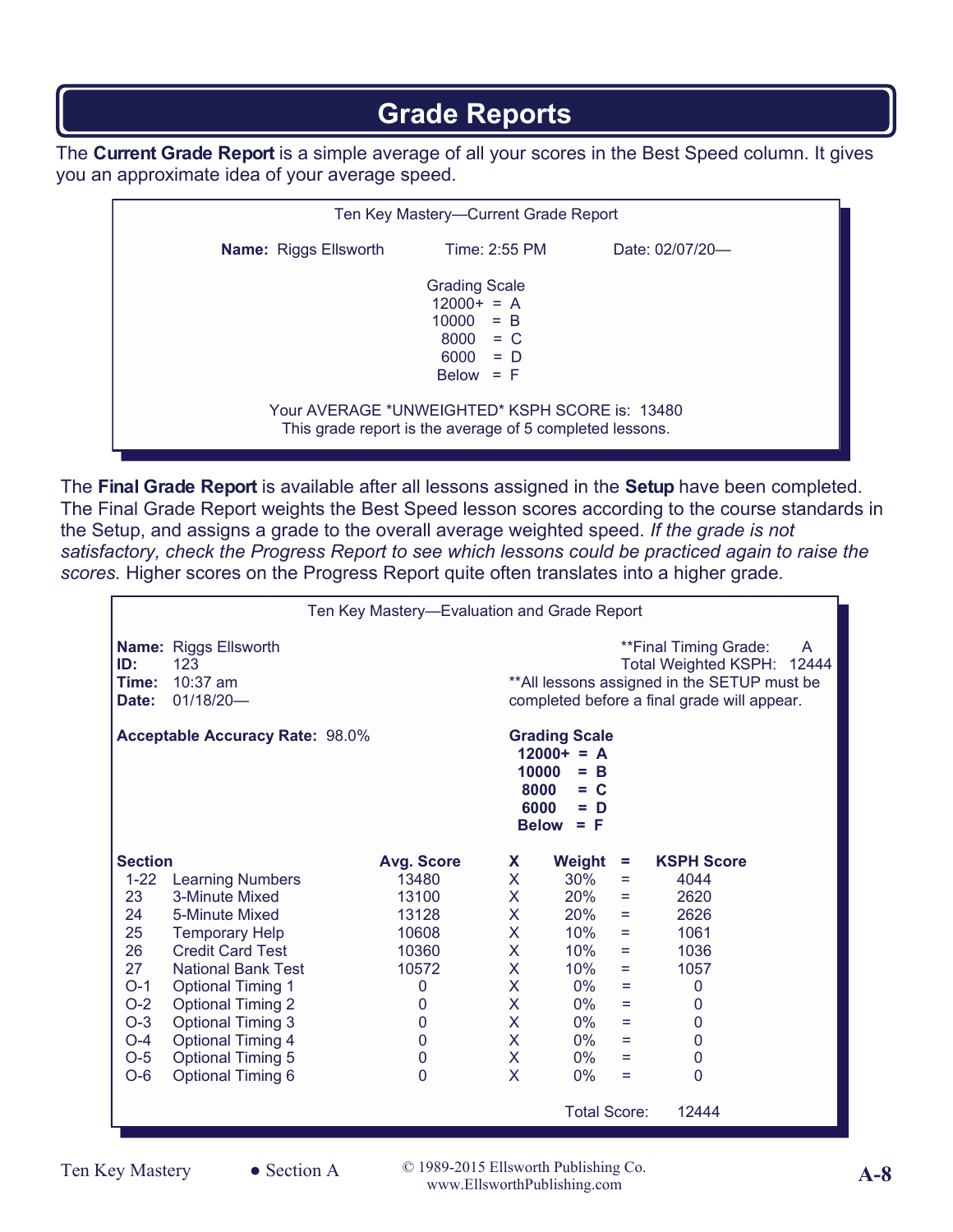# **Message Center (Internet version only)**

Your instructor can use the Message Center to send messages and receive messages from students.

### **To read a message from the instructor:**

New messages from your instructor will automatically appear when you open your data file. You can also access received messages, or compose a new message to your instructor, by going directy to the Message Center.

### **To send a message from the instructor:**

Click on the Message Center in the main menu, and then click Compose Message. After typing a subject and message, click on the send button. This will automatically send your message to the class inbox in your instructor's Message Center.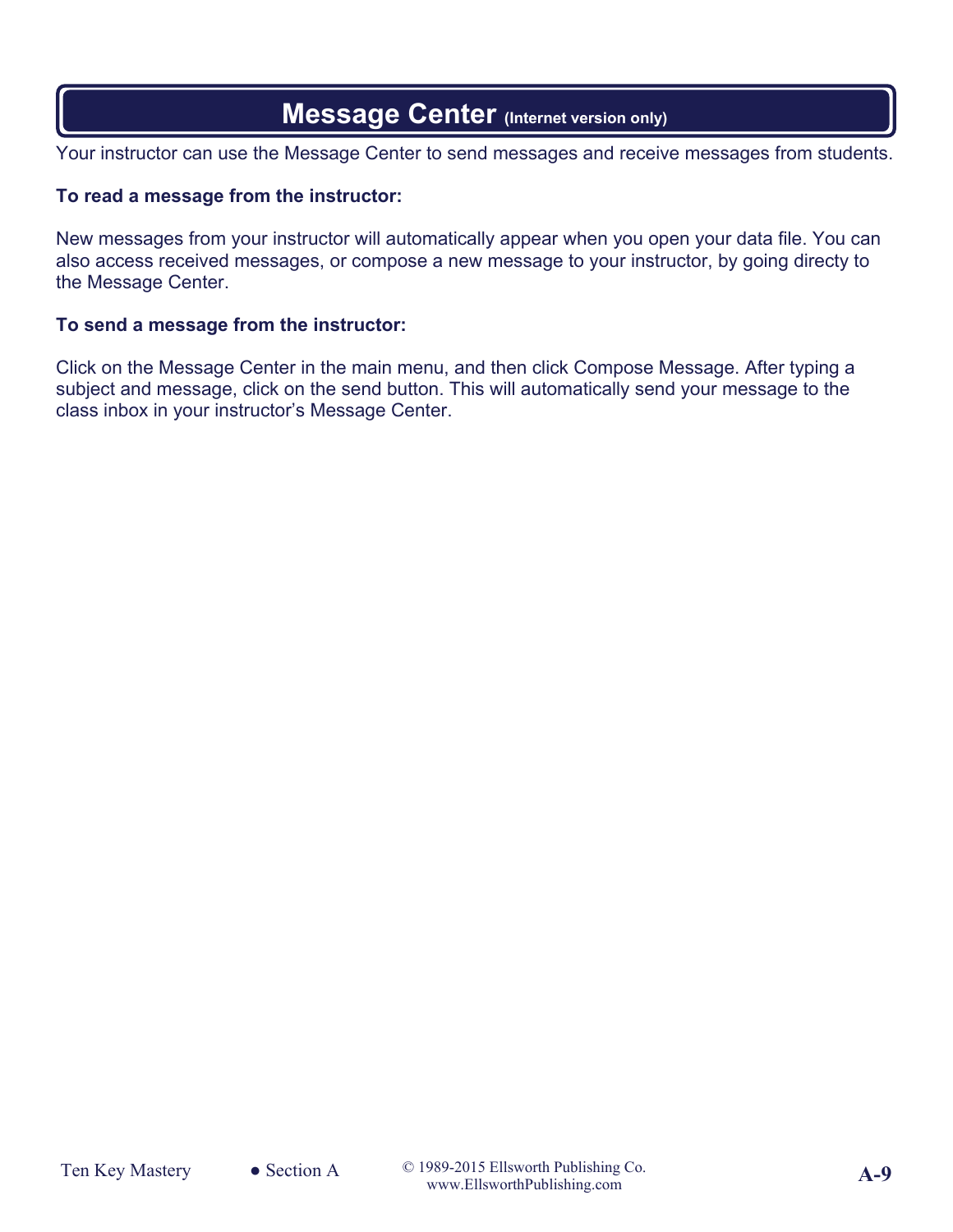# **SECTION CB**

- **Tips for Students**
- **Tips for the Instructor**
- **Lessons**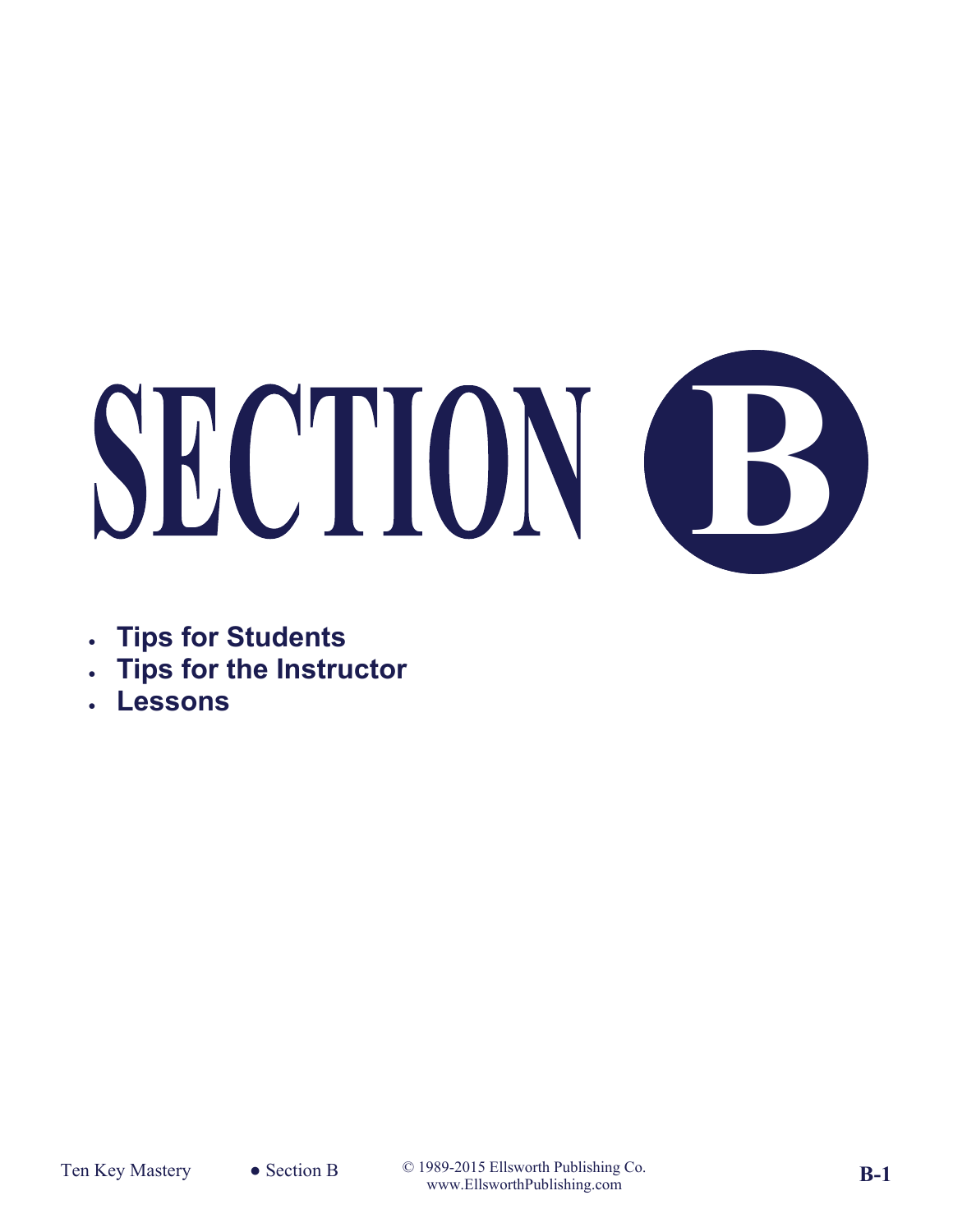# **Tips for Students**



Image of correct hand position.

- Always keep your fingers close to the Home Row, the 4 5 6 keys.
- **DO NOT REST YOUR WRIST ON THE TABLE**—keep your arms, wrists, and knuckles in a straight line. Tense, rigid, fingers with wrist resting downward on the table creates a "v" shape from the arm to the fingers and may contribute to repetitive injury problems later in life.
- RELAX! Keep your fingers relaxed, and lightly depress the keys. Do not mash them—tap them as if they were hot.
- Key in with steady, even keystrokes.
- Do not work longer than 1 1/2 hours at a time. Frequent, shorter periods are more productive.